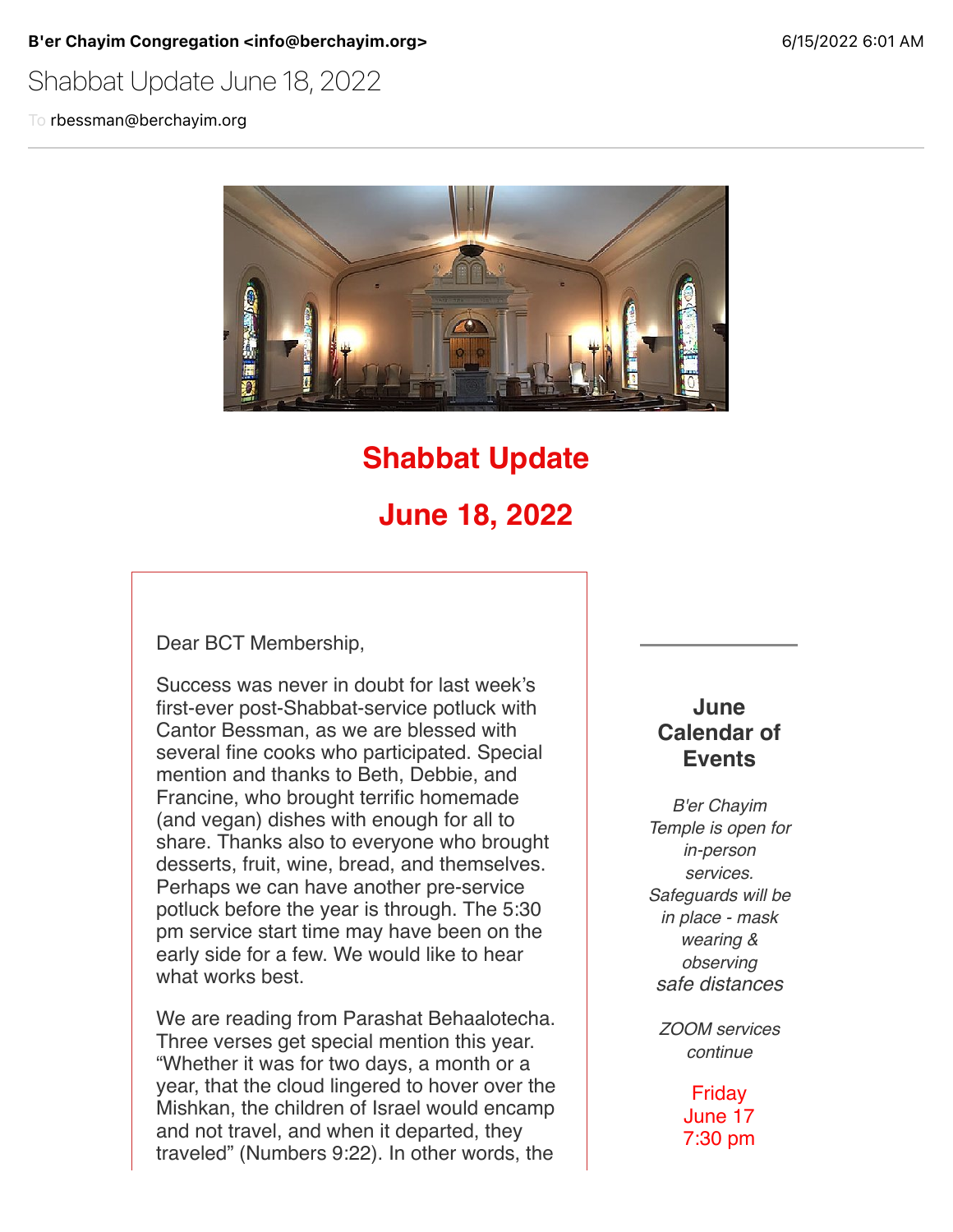Children of Israel did not know if they were setting camp for a day, a week, or years. Only God knows what tomorrow will bring and how a journey continues.

"The meat was still between their teeth; it was not yet finished, and the anger of the Lord flared against the people, and the Lord struck the people with a very mighty blow"(Numbers 11:33). Here we have another example—by now, we probably shouldn't need it—that trust is all-important. The consequence of faithlessness, whether it be through golden idols or culinary complaints, is often fatal.

Even the great prophetess Miriam is subject to Law. She spoke against Moses and, not surprisingly, God was not pleased with such evil speech: "The cloud departed from the Tent, and behold, Miriam was afflicted with tzara'ath [as white] as snow. Then Aaron turned to Miriam and behold, she was afflicted with tzara'ath" (Numbers 12:10). Thank goodness for Moses, for he could talk to God and, not surprisingly, intervene. Miriam suffered for a week. Verse seven of Yigdal reminds us that—unfortunately for us—we no longer have Moses; therefore, we must be extra careful today.

Remember that summer break is here, but don't worry. Adult Hebrew and Adult Education will continue in the fall. Last year, we had a smattering of Mishnah and Talmud and a good dose of Ten Commandments. I think they provide a solid foundation for other areas of study. Now is the time to think about topics, and I am interested in hearing from you about what may be of interest. Speaking of interest, who would like to prepare a Torah, Haftarah or perhaps a Hebrew reading for the upcoming High Holy Days?

I have still not connected with Gate1 Travel (gate1travel.com). Travel has opened up, but things are not what they were. Yesterday, I failed as a tourist in New York City. I couldn't visit my alma mater because of COVID restrictions (although I think staffing was the real problem), a favorite church was unexpectedly closed, a museum had only one

#### Erev Shabbat **Service**

**Saturday** June 18 NO TORAH **STUDY** 



**Yahrzeits for week ending June 18**

Charles Snow

**Michael** Beerman

Rose Dezen

Jennie Finkelson

Jenny Friedland

Sylvia Lippel

Daniel G. **Schoffmann** 

Fannie Luddeke

Helen **Eisenberg** 

Shimshan HaCohen Klein

> Max **Greenbaum**

Paul Castelle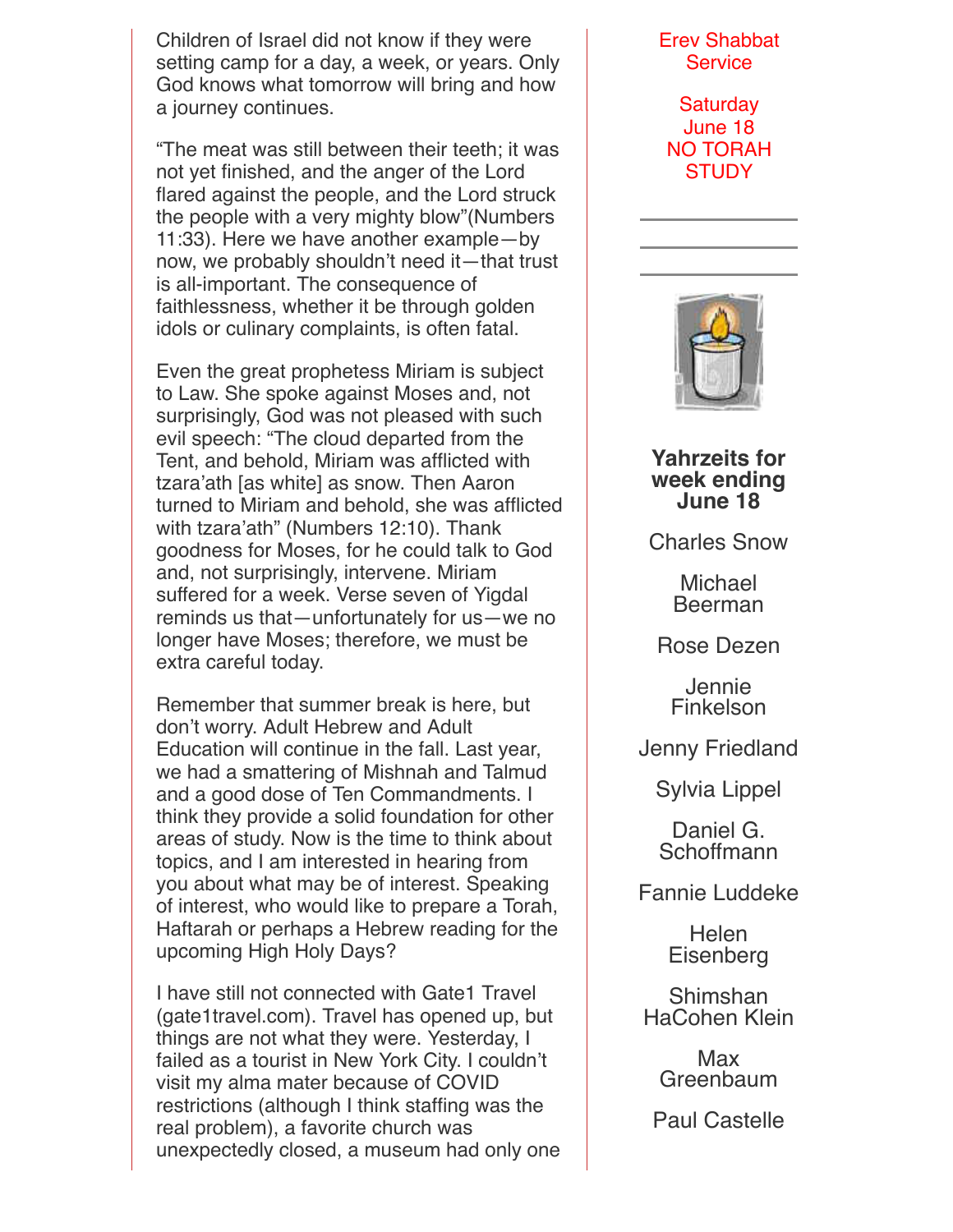small gallery open. Prices are high, but at least public transport remains a steal at \$2.75/ride.

A webinar sponsored by the ADL, the National Urban League, and the Congressional Caucus on Black Jewish Relations takes place Friday, June 17 at 11:00 am. It is part of the ADL's "Fighting Hate from Home" webinar series, titled "Fighting Hate From Home: Celebrate Juneteenth with the Congressional Caucus on Black Jewish Relations." The ADL works hard to expose and counteract hate of every kind. Please click [here](https://click.icptrack.com/icp/relay.php?r=119985007&msgid=903192&act=4970&c=592337&pid=8624480&destination=https%3A%2F%2Fadl.zoom.us%2Fwebinar%2Fregister%2F9416551449689%2FWN_zVGeZ7STRluSqWU7PdGleQ&cf=5618&v=4538a74a6dd32372e897c3efc15a4896f03f6e45a9e13c7620b92fbebd1c4b01) for the registration link.

Also on Friday, services return to 7:30 pm, at the Temple and on Zoom.

Shabbat Shalom,

Cantor Richard Bessman

# This Week's Torah Portion

B'haalot'cha

When You Raise [the Lamps]

Numbers 8:1−12:16

Summary:

- God speaks to Moses, describing the menorah for the Tent of Meeting. The Levites are appointed to serve as assistants under Aaron and his sons. (8:1-26)
- Those who are unable to celebrate Passover during Nisan are given a time

Sue Warhaft Victor Weiss





## **Happy Birthday**

**June 7 Elizabeth** Weisman

Shana Andrews

**June 9** Larry Brock

**June 19** Jake Litman

**June 22** Debbie Lang

**June 25** Rick Dezen

**June 27** Adam Lazarus

## **Happy Anniversary**

**June 8**

Bruce and Bobbi **Dubins** 

share your birthday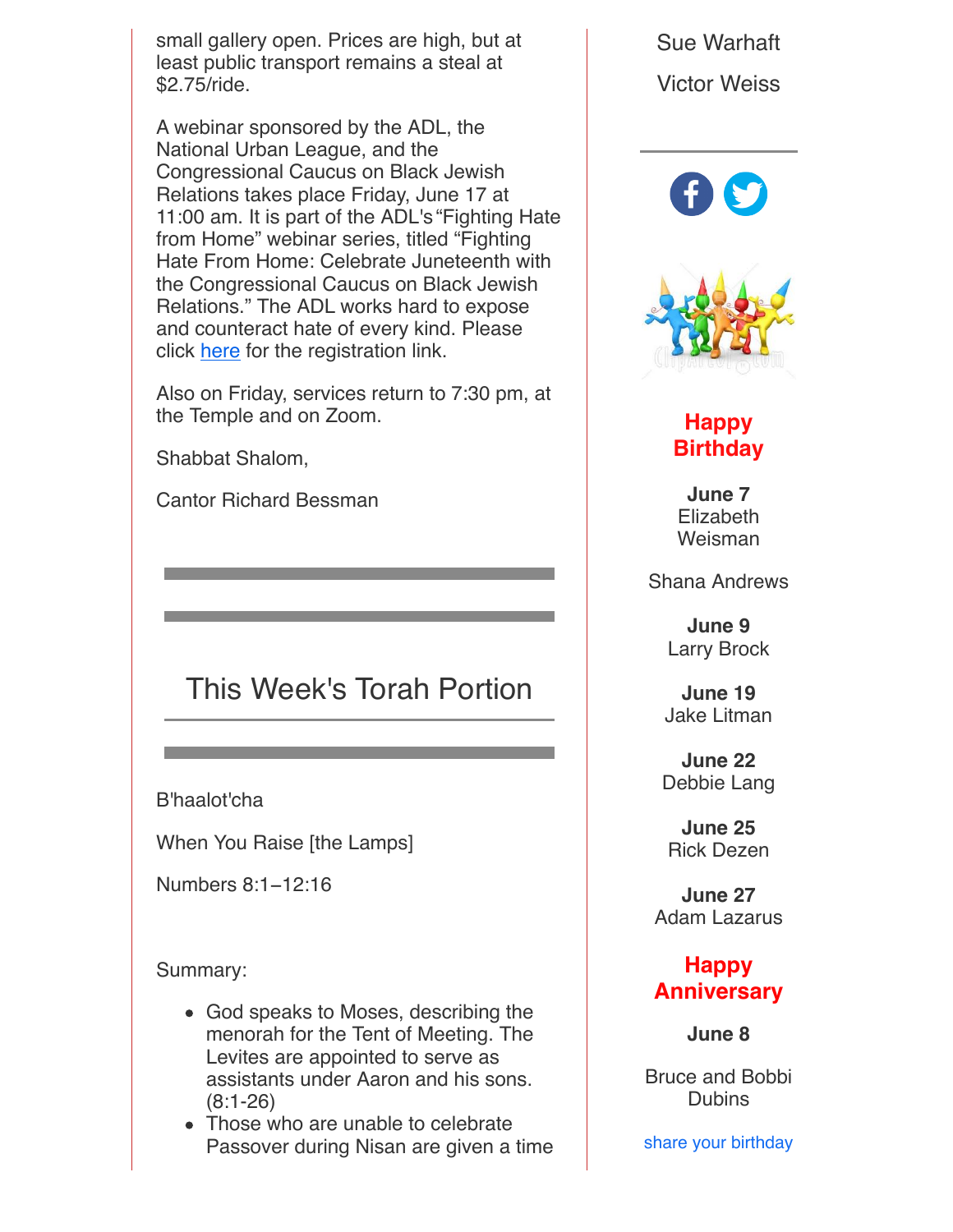in the month of Sivan to observe a "second Passover." (9:1-14)

- A cloud by day and fire by night show God's Presence over the Tabernacle. When the cloud lifts from the Tabernacle, the people leave Sinai, setting out on their journey, tribe by tribe. (9:15-10:36)
- The Israelites complain about the lack of meat, and Moses becomes frustrated. God tells him to appoint a council of elders. God provides the people with meat and then strikes them with a very severe plague. (11:1-34)
- Miriam and Aaron talk about the "Cushite woman" whom Moses has married. In addition, they complain that God speaks not only through Moses but also through them. Miriam is struck with leprosy, and Moses begs God to heal her. After her recovery, the people resume their journey. (12:1-16)

and anniversaries dates with our friends and families...contact info@berchayim.org



B'er Chayim **Contact** Information:

Temple phone: 301-722-5688

Cantor Bessman email: rbessman@ berchayim.org

### "Virtual" instructions -

*To watch on Zoom send an email to admin@berchayim.org and the ID and Password will be emailed back to you. The ZOOM Id and Password will be the same each Friday evening. Please remember that Rebecca is part time, and leave yourself enough time.*

*Following along in prayerbooks for ZOOM services: Links for prayerbooks are found on our website (www.berchayim.org).*